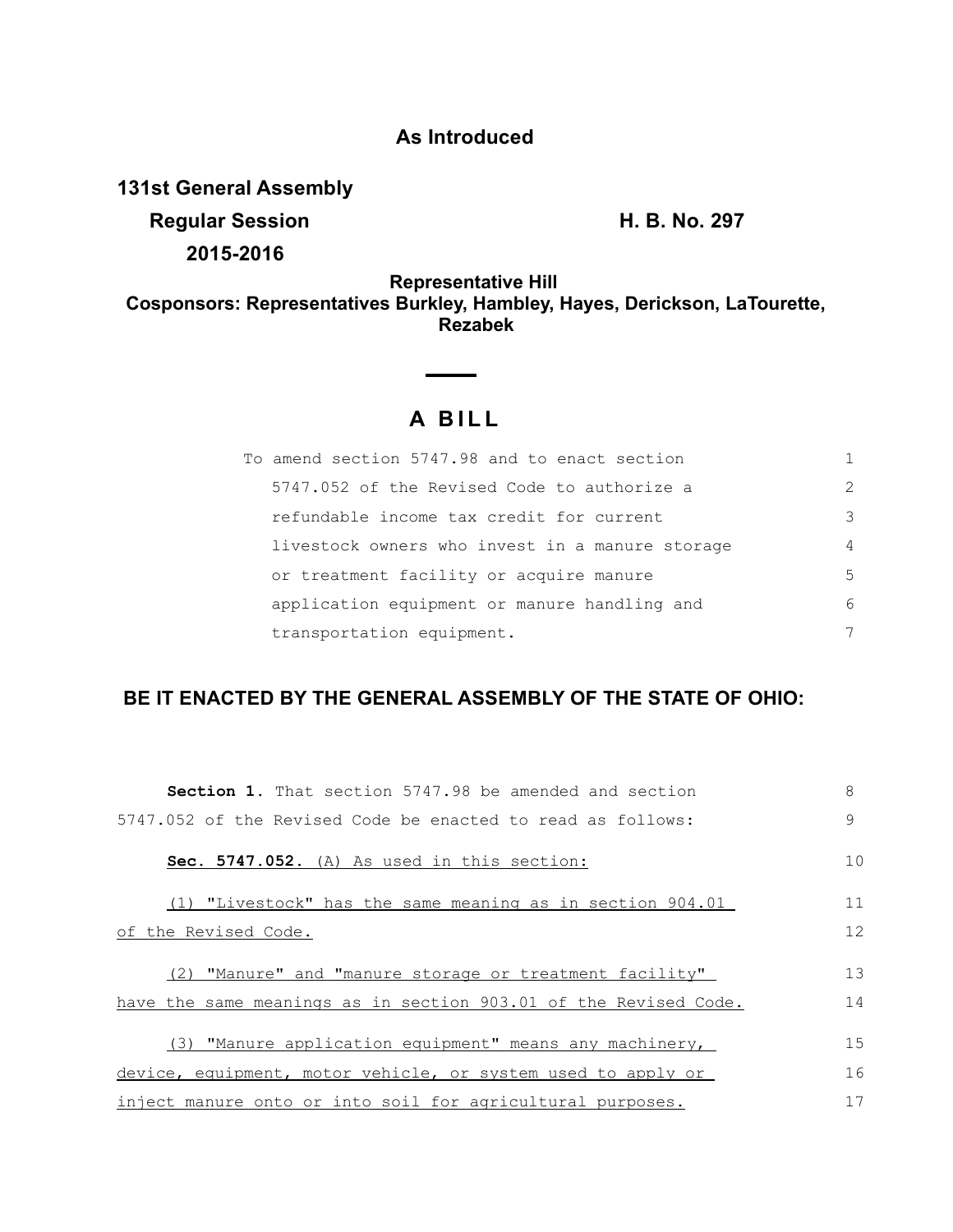| (4) "Manure handling and transportation equipment" means                | 18 |
|-------------------------------------------------------------------------|----|
| any machinery, device, equipment, tool, motor vehicle, system,          | 19 |
| or infrastructure improvement used primarily to move manure to          | 20 |
| or from a manure storage or treatment facility or some other            | 21 |
| location, or to clean or decontaminate land or surfaces on or in        | 22 |
| which manure is deposited or stored.                                    | 23 |
| (B) There is allowed a refundable credit against the tax                | 24 |
| imposed by section 5747.02 of the Revised Code for taxpayers            | 25 |
| <u>owning livestock in this state that make eligible investments on</u> | 26 |
| or after January 1, 2005, and before January 1, 2020. For the           | 27 |
| purposes of this section, an "eligible investment" is any cost          | 28 |
| incurred by the taxpayer to plan, design, excavate, construct,          | 29 |
| or install a manure storage or treatment facility or to acquire         | 30 |
| <u>manure application equipment or manure handling and</u>              | 31 |
| <u>transportation equipment to the extent such facility or </u>         | 32 |
| equipment assists or will assist the taxpayer in complying with         | 33 |
| either or both of section 1511.10 of the Revised Code or the            | 34 |
| procedures established in the United States department of               | 35 |
| agriculture natural resources conservation service practice             | 36 |
| standard code 590 prepared for this state with respect to               | 37 |
| managing the amount, source, placement, form, and timing of the         | 38 |
| application of manure. The manure storage or treatment facility,        | 39 |
| manure application equipment, or manure handling and                    | 40 |
| transportation equipment need not be constructed or utilized in         | 41 |
| the western basin, as defined in section 905.326 of the Revised         | 42 |
| Code, to qualify as an eligible investment under this section.          | 43 |
| No taxpayer may claim a credit under this section unless the            | 44 |
| taxpayer owned livestock in this state on the effective date of         | 45 |
| the enactment of this section and for the entire taxable year           | 46 |
| <u>for which the credit is claimed.</u>                                 | 47 |

(C) The amount of the credit equals fifty per cent of the 48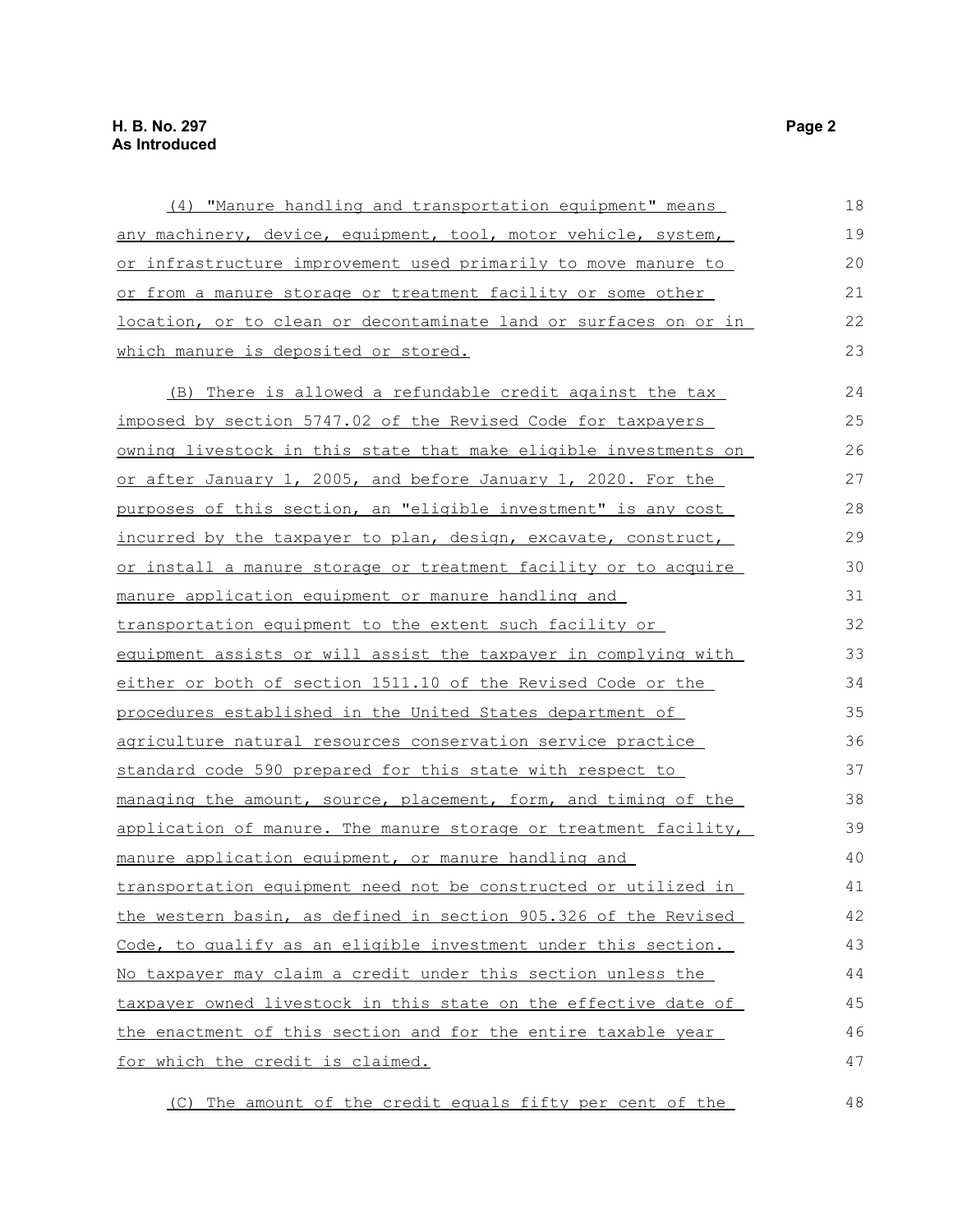| eligible investment. Except as provided in this division, the           | 49 |
|-------------------------------------------------------------------------|----|
| taxpayer shall claim one-fifth of the credit amount for the             | 50 |
| taxable year in which the investment was made and an additional         | 51 |
| <u>one-fifth of the credit amount in each of the four ensuing</u>       | 52 |
| taxable years. For eligible investments made after December 31,         | 53 |
| 2004, and before the start of the taxpayer's taxable year ending        | 54 |
| in 2015, the taxpayer shall claim one-fifth of the credit amount        | 55 |
| for the taxable year ending in 2015 and an additional one-fifth         | 56 |
| of the credit amount in each of the four ensuing taxable years.         | 57 |
| The credit shall be claimed in the order required under                 | 58 |
| section 5747.98 of the Revised Code. If the amount of the credit        | 59 |
| <u>for a taxable year exceeds the amount of tax otherwise due under</u> | 60 |
| section 5747.02 of the Revised Code after deduction of all other        | 61 |
| credits in that order, the taxpayer is entitled to a refund of          | 62 |
| the excess.                                                             | 63 |
| (D) The tax commissioner shall adopt rules for the                      | 64 |
| administration of this section under Chapter 119. of the Revised        | 65 |
| Code. The rules may require taxpayers to submit information             | 66 |
| substantiating the amount of the eligible investment, divulging         | 67 |
| <u>the primary location at which the taxpayer's livestock are cared</u> | 68 |
| for and raised, and describing how the eligible investment will         | 69 |
| assist the taxpayer in complying with state law and federal             | 70 |
| <u>quidelines concerning manure storage and application.</u>            | 71 |
| Sec. 5747.98. (A) To provide a uniform procedure for                    | 72 |
| calculating the amount of tax due under section 5747.02 of the          | 73 |
| Revised Code, a taxpayer shall claim any credits to which the           | 74 |
| taxpayer is entitled in the following order:                            | 75 |
| (1) The retirement income credit under division (B) of                  | 76 |
| section 5747.055 of the Revised Code;                                   | 77 |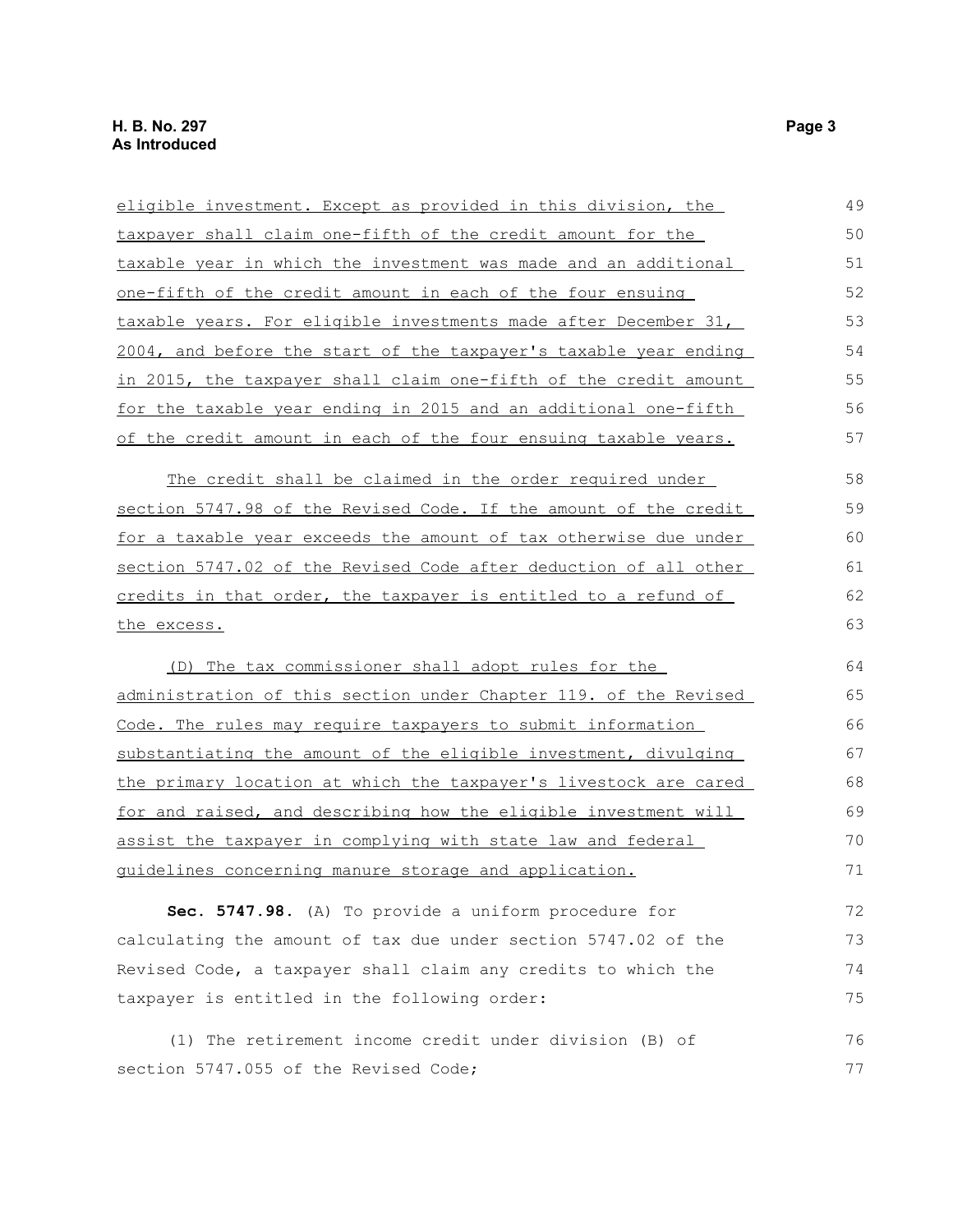#### **H. B. No. 297 Page 4 As Introduced**

| (2) The senior citizen credit under division (C) of        | 78  |
|------------------------------------------------------------|-----|
| section 5747.05 of the Revised Code;                       | 79  |
| (3) The lump sum distribution credit under division (D) of | 80  |
| section 5747.05 of the Revised Code;                       | 81  |
| (4) The dependent care credit under section 5747.054 of    | 82  |
| the Revised Code;                                          | 83  |
| (5) The lump sum retirement income credit under division   | 84  |
| (C) of section 5747.055 of the Revised Code;               | 85  |
| (6) The lump sum retirement income credit under division   | 86  |
| (D) of section 5747.055 of the Revised Code;               | 87  |
| (7) The lump sum retirement income credit under division   | 88  |
| (E) of section 5747.055 of the Revised Code;               | 89  |
| (8) The low-income credit under section 5747.056 of the    | 90  |
| Revised Code;                                              |     |
| (9) The credit for displaced workers who pay for job       | 92  |
| training under section 5747.27 of the Revised Code;        | 93  |
| (10) The campaign contribution credit under section        | 94  |
| 5747.29 of the Revised Code;                               | 95  |
| (11) The twenty-dollar personal exemption credit under     | 96  |
| section 5747.022 of the Revised Code;                      | 97  |
| (12) The joint filing credit under division (G) of section | 98  |
| 5747.05 of the Revised Code;                               | 99  |
| (13) The nonresident credit under division (A) of section  | 100 |
| 5747.05 of the Revised Code;                               | 101 |
| (14) The credit for a resident's out-of-state income under | 102 |
| division (B) of section 5747.05 of the Revised Code;       | 103 |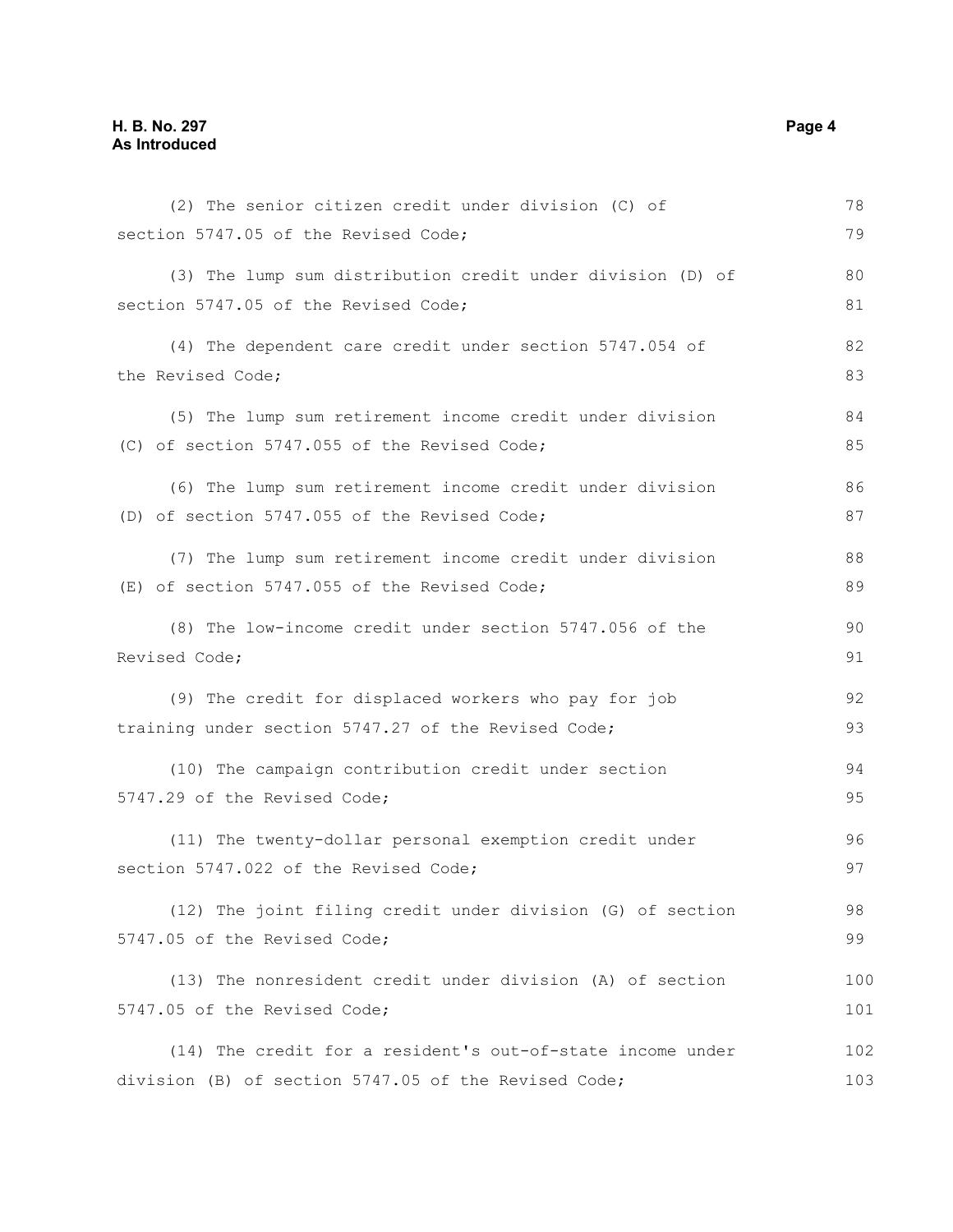(15) The earned income credit under section 5747.71 of the Revised Code; (16) The credit for employers that reimburse employee child care expenses under section 5747.36 of the Revised Code; (17) The credit for purchases of lights and reflectors under section 5747.38 of the Revised Code; (18) The nonrefundable job retention credit under division (B) of section 5747.058 of the Revised Code; (19) The credit for selling alternative fuel under section 5747.77 of the Revised Code; (20) The second credit for purchases of new manufacturing machinery and equipment and the credit for using Ohio coal under section 5747.31 of the Revised Code; (21) The job training credit under section 5747.39 of the Revised Code; (22) The enterprise zone credit under section 5709.66 of the Revised Code; (23) The credit for the eligible costs associated with a voluntary action under section 5747.32 of the Revised Code; (24) The credit for adoption of a minor child under section 5747.37 of the Revised Code; (25) The credit for employers that establish on-site child day-care centers under section 5747.35 of the Revised Code; (26) The ethanol plant investment credit under section 5747.75 of the Revised Code; (27) The credit for purchases of qualifying grape production property under section 5747.28 of the Revised Code; 104 105 106 107 108 109 110 111 112 113 114 115 116 117 118 119 120 121 122 123 124 125 126 127 128 129 130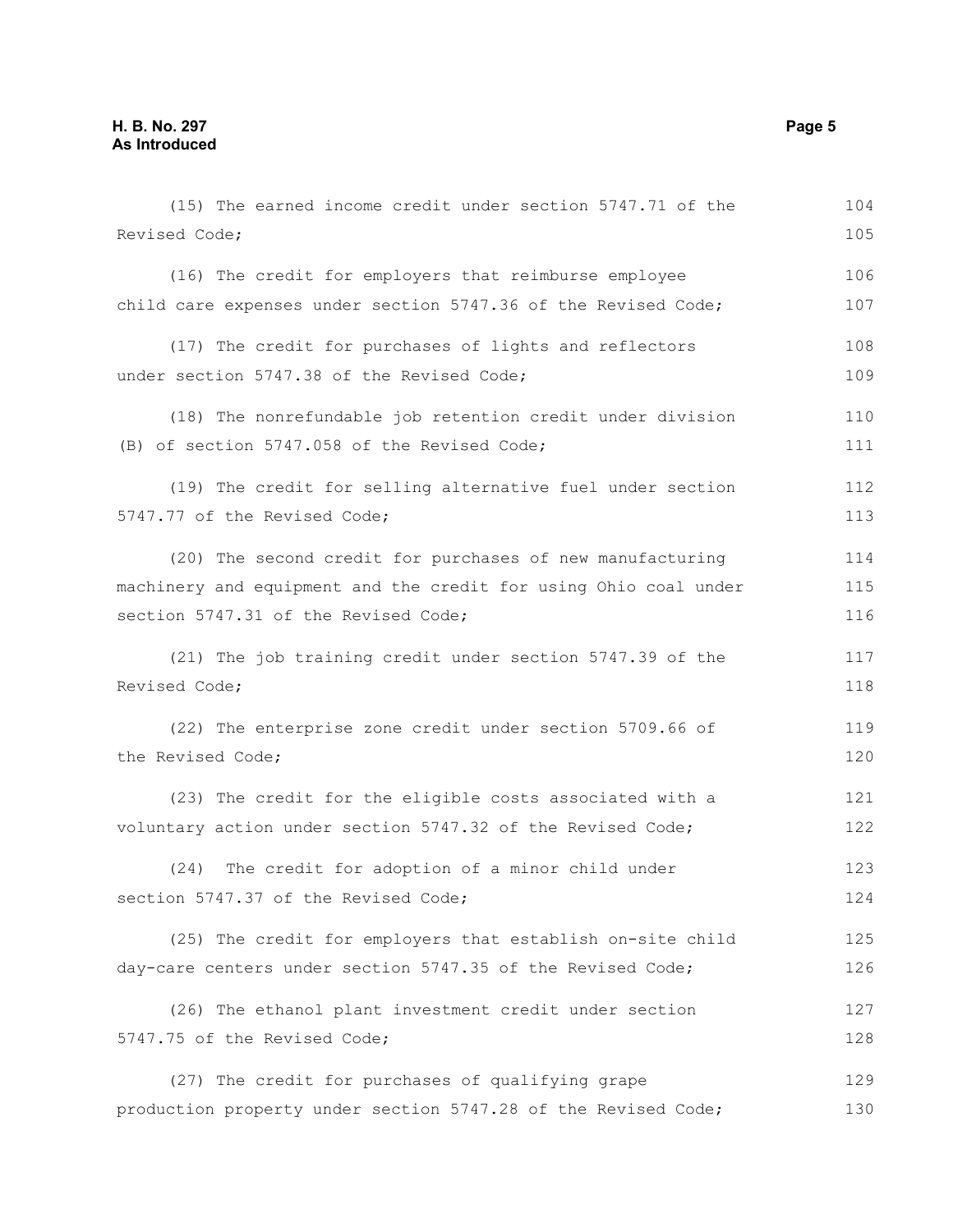| (28) The small business investment credit under section        | 131 |
|----------------------------------------------------------------|-----|
| 5747.81 of the Revised Code;                                   | 132 |
| (29) The enterprise zone credits under section 5709.65 of      | 133 |
| the Revised Code;                                              | 134 |
| (30) The research and development credit under section         | 135 |
| 5747.331 of the Revised Code;                                  | 136 |
| (31) The credit for rehabilitating a historic building         | 137 |
| under section 5747.76 of the Revised Code;                     | 138 |
| (32) The refundable credit for rehabilitating a historic       | 139 |
| building under section 5747.76 of the Revised Code;            | 140 |
| (33) The refundable jobs creation credit or job retention      | 141 |
| credit under division (A) of section 5747.058 of the Revised   |     |
| Code;                                                          | 143 |
| (34) The refundable credit for taxes paid by a qualifying      | 144 |
| entity granted under section 5747.059 of the Revised Code;     | 145 |
| (35) The refundable credits for taxes paid by a qualifying     | 146 |
| pass-through entity granted under division (I) of section      | 147 |
| 5747.08 of the Revised Code;                                   | 148 |
| (36) The refundable credit under section 5747.80 of the        | 149 |
| Revised Code for losses on loans made to the Ohio venture      | 150 |
| capital program under sections 150.01 to 150.10 of the Revised | 151 |
| Code;                                                          | 152 |
| (37) The refundable motion picture production credit under     | 153 |
| section 5747.66 of the Revised Code;                           | 154 |
| (38) The refundable credit for financial institution taxes     | 155 |
| paid by a pass-through entity granted under section 5747.65 of | 156 |
| the Revised Code;                                              | 157 |